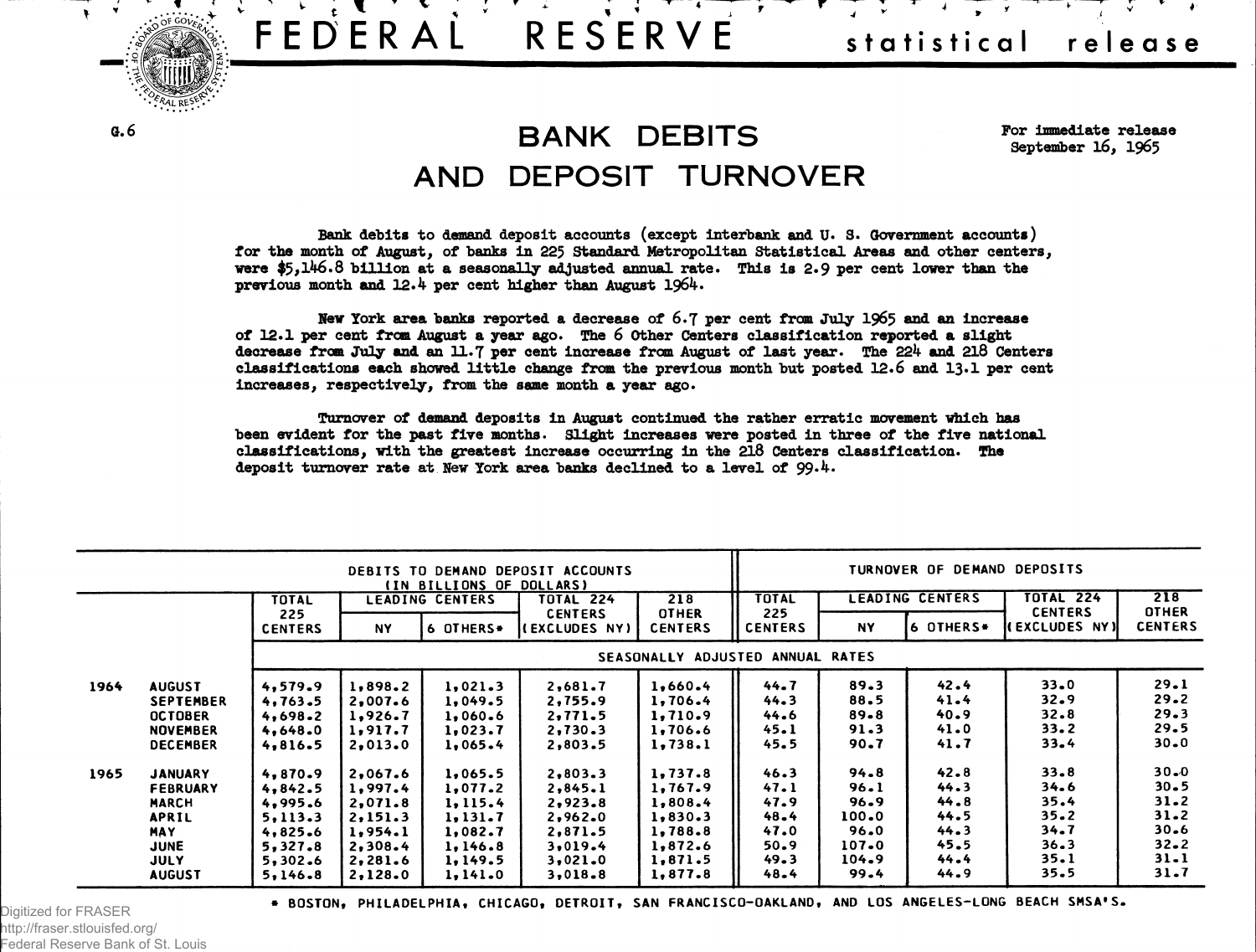## BANK DEBITS - AUGUST 1965<br>(IN MILLIONS OF DOLLARS)

|                         |                                    | DEBITS TO DEMAND DEPOSITS        |                      |         |  |
|-------------------------|------------------------------------|----------------------------------|----------------------|---------|--|
|                         |                                    | <b>AUGUST 1965</b>               | PER CENT CHANGE FROM |         |  |
|                         |                                    | SEASONALLY ADJUSTED ANNUAL RATES | MONTH AGO   YEAR AGO |         |  |
| DISTRICT NO. 1 - BOSTON |                                    |                                  |                      |         |  |
|                         |                                    |                                  |                      |         |  |
| CONNECTICUT             | <b>HARTFORD</b>                    | 28,426.4                         | $-3 - 8$             | $+18.1$ |  |
|                         | <b>NEW HAVEN</b>                   | 6,688.3                          | $+2.8$               | $+4.8$  |  |
|                         | NEW LONDON-GROTON-NORWICH          | 2,056.1                          | $+9.7$               | $+4.1$  |  |
|                         | WATERBURY                          | 2,566.5                          | $-5.2$               | $+1.0$  |  |
| MAINE                   | <b>BANGOR*</b>                     | 790.6                            | $+4.0$               | $+12.1$ |  |
|                         | LEWISTON-AUBURN                    | 722.4                            | $+3.1$               | $+7.3$  |  |
|                         | PORTLAND                           | 2,882.3                          | $+3 - 8$             | $+15.5$ |  |
|                         |                                    | 115,496.8                        | $+5.7$               | $+26.5$ |  |
| <b>MASSACHUSETTS</b>    | <b>BOSTON</b>                      | 1,756.3                          | $+7.3$               | $+13.6$ |  |
|                         | <b>BROCKTON</b>                    | 1,052.5                          | $-3.5$               | $+11.0$ |  |
|                         | <b>FALL RIVER</b>                  |                                  |                      | $+10.1$ |  |
|                         | LAWRENCE-HAVERHILL                 | 2,265.6                          | $+ 0.6$              |         |  |
|                         | LOWELL                             | 1,584.8                          | $+6.1$               | $+ 0.6$ |  |
|                         | NEW BEDFORD                        | 1,416.1                          | $-2.4$               | $+12.0$ |  |
|                         | PITTSFIELD                         | 931.1                            | $-3.6$               | $+6.5$  |  |
|                         | SPRINGFIELD-CHICOPEE-HOLYOKE       | 7,769.0                          | $+2.9$               | $+8.7$  |  |
|                         | WORCESTER                          | 5,438.3                          | $+1.9$               | $+13.6$ |  |
| NEW HAMPSHIRE           | CONCORD*                           | $602 - 2$                        | $-9.1$               | $+4.5$  |  |
|                         | <b>MANCHESTER</b>                  | 1,645.1                          | $-1.3$               | $+12.6$ |  |
|                         |                                    |                                  | $-3.1$               | $+12.3$ |  |
| RHODE ISLAND            | PROVIDENCE-PAWTUCKET               | 14,627.2                         |                      |         |  |
| VERMONT                 | BURLINGTON*                        | 1,085.1                          | $+6.4$               | $+13.7$ |  |
|                         | DISTRICT NO. 1 TOTALS              | 199,802.6                        | $+2.8$               | $+20.1$ |  |
| DISTRICT NO.            | 2 - NEW YORK                       |                                  |                      |         |  |
|                         |                                    |                                  |                      |         |  |
| CONNECTICUT             | BRIDGEPORT                         | 7,070.3                          | $+3.8$               | $+24.6$ |  |
|                         | STAMFORD                           | 3,664.8                          | $+5.4$               | $+12.9$ |  |
|                         | JERSEY CITY                        | 10, 298.0                        | $-2.5$               | $+9.2$  |  |
| NEW JERSEY              |                                    | 51,922.7                         | $+3.5$               | $+9.8$  |  |
|                         | NEWARK<br>PATERSON-CLIFTON-PASSAIC | 18,462.4                         | $+ - 4$              | $+9.0$  |  |
|                         |                                    |                                  |                      |         |  |
| NEW YORK                | <b>BINGHAMTON</b>                  | 3,358.4                          | $-4.3$               | $+10.0$ |  |
|                         | <b>BUFFALO</b>                     | 25,284.5                         | $-1.7$               | $+24.5$ |  |
|                         | NEW YORK                           | 2,128,030.4                      | -6.7                 | $+12.1$ |  |
|                         | <b>ROCHESTER</b>                   | 17,657.5                         | $+2.5$               | $+19.8$ |  |
|                         | <b>SYRACUSE</b>                    | 10,937.1                         | $+1.4$               | $+18.8$ |  |
|                         | UTICA-ROME                         | 3,403.4                          | $-0.7$               | $+7.0$  |  |
|                         | DISTRICT NO. 2 TOTALS              | 2,280,089.4                      | $-6.2$               | $+12.2$ |  |
| DISTRICT NO.            | 3 - PHILADELPHIA                   |                                  |                      |         |  |
| <b>DELAWARE</b>         | WILMINGTON                         | 34,159.8                         | +5.7                 | $+44.3$ |  |
|                         | ATLANTIC CITY                      | 2,232.6                          | $+2.9$               | $+13.6$ |  |
| <b>NEW JERSEY</b>       | <b>TRENTON</b>                     | 9,075.5                          | -7.7                 | $+31.5$ |  |
|                         |                                    |                                  |                      |         |  |
| <b>PENNSYLVANIA</b>     | <b>ALTOONA</b>                     | 1,018.5                          | $-4.6$               | $+10.3$ |  |
|                         | <b>HARRISBURG</b>                  | 4,953.7                          | $-7.2$               | $+14.7$ |  |
|                         | JOHNSTOWN                          | 1,372.9                          | $+3.0$               | $-2.4$  |  |
|                         | LANCASTER                          | 3,993.3                          | $-1$                 | $+17.5$ |  |
|                         | LEBANON*                           | 535.0                            | $-7.5$               | $+6.7$  |  |
|                         | LEHIGH VALLEY                      | 5,621.2                          | $-2.7$               | $+6.9$  |  |
|                         | PHILADELPHIA                       | 147,510.9                        | $+3.8$               | $+12.9$ |  |
|                         | <b>READING</b>                     | 4,272.2                          | $+ 0.9$              | $+7.3$  |  |
|                         | <b>SCRANTON</b>                    | 2,681.0                          | $-1.3$               | $+2.7$  |  |
|                         | WILKES-BARRE                       | 3,269.7                          | $+7.3$               | $+18.6$ |  |
|                         | WILLIAMSPORT*                      | 811.0                            | $+$ .2               | $+21.0$ |  |
|                         | <b>YORK</b>                        | 4,264.5                          | $-0.4$               | $+12.2$ |  |
|                         |                                    |                                  |                      |         |  |
|                         | DISTRICT NO. 3 TOTALS              | 225,771.7                        | $+2.8$               | $+17.1$ |  |

×

×

الغراء

ż

 $\overline{\mathbf{r}}$ 

 $\hat{\mathbf{r}}$ 

 $\blacktriangledown$ 

 $\cdot$  4

 $\ddot{\phantom{0}}$  $\rightarrow$ 

 $^{\circ}$  ,  $A_{\mathbf{q}}$ 

\* CITY ONLY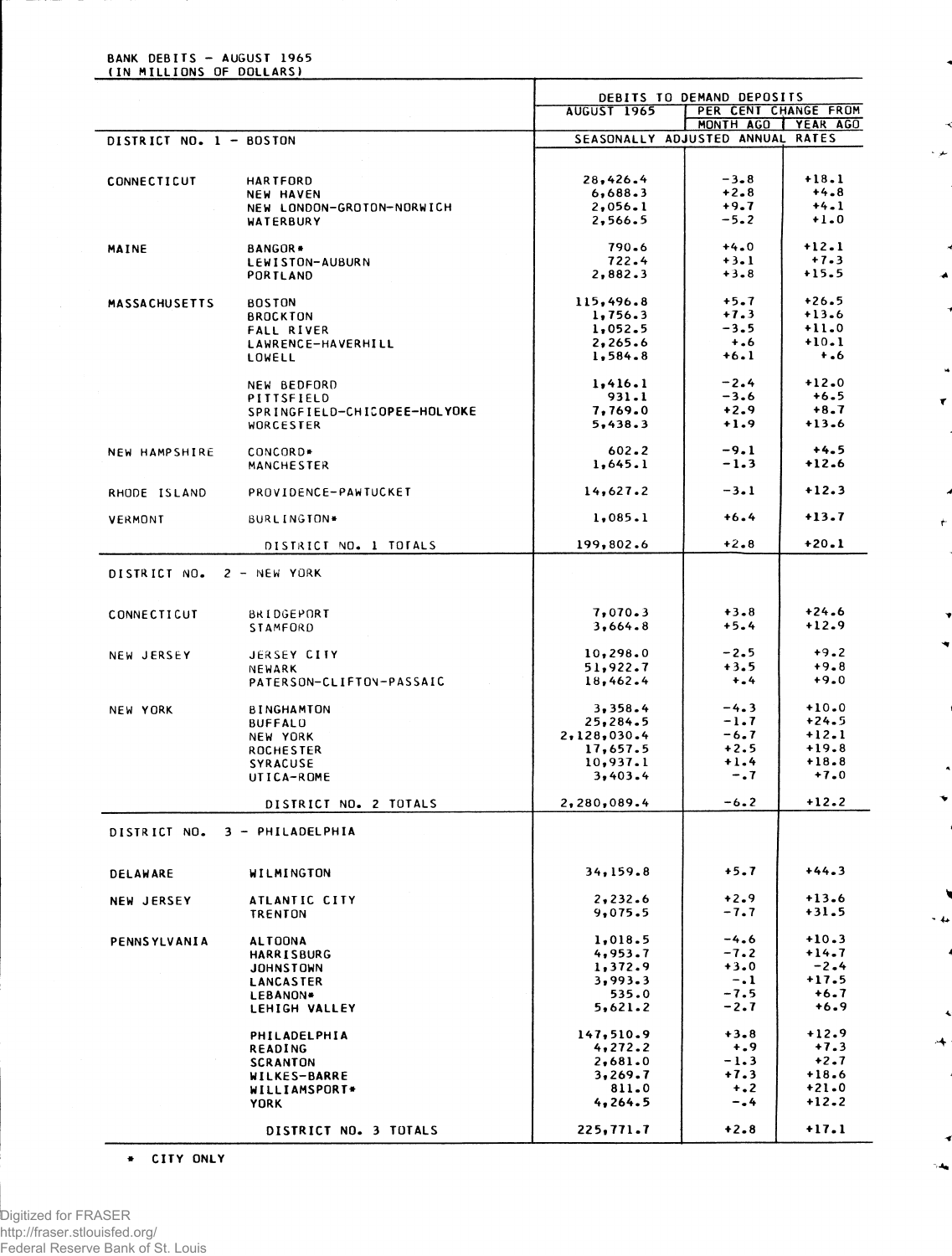## BANK DEBITS - AUGUST 1965<br>(IN MILLIONS OF DOLLARS)

 $\ddot{\phantom{0}}$ ė es.  $\sim$ ÷

ŀ۰ i, A ÷,

> لغ ا  $\overline{\mathbf{r}}$

 $\ddot{\phantom{a}}$  $\overline{\phantom{a}}$ 

 $\cdot$  $\frac{1}{2}$ 

↳

 $\blacktriangleright$  $\ddot{\phantom{1}}$ 

P

k. م هنا Â, ŕ مديا

↳

¥

 $\ddot{\phantom{1}}$  $\rightarrow$ 

| .                          |                                     |                                                                         |                  |                    |  |  |
|----------------------------|-------------------------------------|-------------------------------------------------------------------------|------------------|--------------------|--|--|
|                            |                                     | DEBITS TO DEMAND DEPOSITS<br>PER CENT CHANGE FROM<br><b>AUGUST 1965</b> |                  |                    |  |  |
|                            |                                     |                                                                         | MONTH AGO        | <b>YEAR AGO</b>    |  |  |
| DISTRICT NO. 4 - CLEVELAND |                                     | SEASONALLY ADJUSTED ANNUAL RATES                                        |                  |                    |  |  |
|                            |                                     |                                                                         |                  |                    |  |  |
|                            |                                     |                                                                         |                  |                    |  |  |
| <b>KENTUCKY</b>            | <b>LEXINGTON</b>                    | 3,212.5                                                                 | $+2.4$           | $+16.7$            |  |  |
|                            |                                     |                                                                         | $+ - 2$          | $+17.1$            |  |  |
| OHIO                       | <b>AKRON</b>                        | 11,719.9<br>4,325.0                                                     | $+1.5$           | $+15.6$            |  |  |
|                            | <b>CANTON</b>                       | 32,735.4                                                                | $+1.5$           | $+12.5$            |  |  |
|                            | CINCINNATI                          | 73,706.5                                                                | $+3.7$           | $+18.9$            |  |  |
|                            | <b>CLEVELAND</b><br><b>COLUMBUS</b> | 21,497.4                                                                | $-6 - 0$         | $+10.8$            |  |  |
|                            |                                     |                                                                         |                  |                    |  |  |
|                            | <b>DAYTON</b>                       | 12,459.8                                                                | $+1.8$           | $+19.0$            |  |  |
|                            | HAMILTON-MIDDLETOWN                 | 2,260.8                                                                 | $-1-2$           | $+8.0$             |  |  |
|                            | LIMA                                | 1,278.9                                                                 | $-3.5$           | $+11.2$            |  |  |
|                            | LORAIN-ELYRIA                       | 1,473.1                                                                 | $-4.4$           | $-.1$              |  |  |
|                            | SPRINGFIELD                         | 1,610.6                                                                 | $+2.2$           | $+8.7$             |  |  |
|                            |                                     |                                                                         | $+5.2$           | $+14.5$            |  |  |
|                            | STEUBENVILLE-WEIRTON, W. VA.        | 1,404.2<br>12,811.6                                                     | $-1.6$           | $+9.5$             |  |  |
|                            | <b>TOLEDO</b>                       | 6,336.6                                                                 | $-2.4$           | $+14.1$            |  |  |
|                            | <b>YOUNGSTOWN</b>                   |                                                                         |                  |                    |  |  |
| PENNSYLVANIA               | ERIE                                | 3,144.9                                                                 | $+2.9$           | $+13.3$            |  |  |
|                            | PITTSBURGH                          | 91,844.9                                                                | $-1.9$           | $+7.0$             |  |  |
|                            |                                     |                                                                         |                  |                    |  |  |
| WEST VIRGINIA              | <b>WHEELING</b>                     | 2,085.2                                                                 | $+2.0$           | $+10.3$            |  |  |
|                            | DISTRICT NO. 4 TOTALS               | 283,907.1                                                               | $\ddotsc$        | $+12.4$            |  |  |
|                            |                                     |                                                                         |                  |                    |  |  |
| DISTRICT NO.               | 5 - RICHMOND                        |                                                                         |                  |                    |  |  |
|                            |                                     |                                                                         |                  |                    |  |  |
| DISTRICT OF                |                                     | 63,657.6                                                                | $+3.6$           | $+15.9$            |  |  |
| <b>COLUMBIA</b>            | <b>WASHINGTON</b>                   |                                                                         |                  |                    |  |  |
| <b>MARYLAND</b>            | <b>BALTIMORE</b>                    | 38,527.3                                                                | $+3.3$           | $+10.6$            |  |  |
|                            |                                     |                                                                         |                  |                    |  |  |
| NORTH CAROLINA             | <b>ASHEVILLE</b>                    | 1,793.7                                                                 | $+8.3$           | $+11.3$            |  |  |
|                            | CHARLOTTE                           | 13,000.2                                                                | $-4.2$           | $+13.5$            |  |  |
|                            | <b>DURHAM</b>                       | 1,932.3                                                                 | $-10.8$          | $+18.8$            |  |  |
|                            | GREENSBORO-HIGH POINT               | 5,958.3                                                                 | $-2.5$           | $+18.9$            |  |  |
|                            | <b>RALEIGH</b>                      | 7,445.8                                                                 | $+7.2$<br>$+7.8$ | $+20.8$<br>$+15.6$ |  |  |
|                            | WINSTON-SALEM                       | 6,317.9                                                                 |                  |                    |  |  |
| SOUTH CAROLINA             | <b>CHARLESTON</b>                   | 2,825.1                                                                 | $+3.1$           | $+23.6$            |  |  |
|                            | <b>COLUMBIA</b>                     | 5,563.8                                                                 | $+13.8$          | $+14.1$            |  |  |
|                            | <b>GREENVILLE</b>                   | 4, 247.0                                                                | $-1.4$           | $+16.0$            |  |  |
|                            |                                     |                                                                         |                  |                    |  |  |
| VIRGINIA                   | <b>LYNCHBURG</b>                    | 1,497.3                                                                 | $+3.3$           | $+9.6$             |  |  |
|                            | NEWPORT NEWS-HAMPTON                | 2,435.2                                                                 | $-2.2$           | $+14.5$            |  |  |
|                            | NORFOLK-PORTSMOUTH                  | 7,314.6                                                                 | $-0.5$           | $+10.0$<br>$+21.9$ |  |  |
|                            | RICHMOND                            | 20,912.2                                                                | $+5.3$<br>$-0.9$ | $+11.6$            |  |  |
|                            | <b>ROANOKE</b>                      | 3,399.1                                                                 |                  |                    |  |  |
| WEST VIRGINIA              | <b>CHARLESTON</b>                   | 4,033.1                                                                 | $-8.6$           | $+13.2$            |  |  |
|                            | HUNTINGTON-ASHLAND, KY.             | 3,096.7                                                                 | $+4.9$           | $+11.8$            |  |  |
|                            |                                     |                                                                         |                  |                    |  |  |
|                            | DISTRICT NO. 5 TOTALS               | 193.957.4                                                               | $+2.7$           | $+15.0$            |  |  |
|                            |                                     |                                                                         |                  |                    |  |  |
| DISTRICT NO.               | 6 - ATLANTA                         |                                                                         |                  |                    |  |  |
|                            |                                     |                                                                         |                  |                    |  |  |
| <b>ALABAMA</b>             | <b>BIRMINGHAM</b>                   | 14,846.3                                                                | $-1.5$           | $+5.2$             |  |  |
|                            | <b>GADSDEN</b>                      | 692.6                                                                   | $-1.1$           | $-0$               |  |  |
|                            | <b>HUNTSVILLE</b>                   | 2,106.7                                                                 | $+4.5$           | $+9 - 8$           |  |  |
|                            | MOBILE                              | 4,976.7                                                                 | $+2.8$           | $+6.0$             |  |  |
|                            | MONTGOMERY                          | 3,305.1                                                                 | $-1.5$           | $+7.8$             |  |  |
|                            | <b>TUSCALOOSA</b>                   | 929.4                                                                   | $-2.2$           | $+6.4$             |  |  |
|                            | FT. LAUDERDALE-HOLLYWOOD            | 6, 194.7                                                                | $+ 2$            | $+18.2$            |  |  |
| <b>FLORIDA</b>             |                                     | 16,053.8                                                                | $-10.7$          | $+2.6$             |  |  |
|                            | <b>JACKSONVILLE</b>                 | 21,742.6                                                                | $-1.3$           | $+14.3$            |  |  |
|                            | MIAMI<br><b>ORLANDO</b>             | 4,986.2                                                                 | $-1.4$           | $+5.7$             |  |  |
|                            | PENSACOLA                           | 2,253.5                                                                 | $+4.3$           | $+9.8$             |  |  |
|                            | TAMPA-ST. PETERSBURG                | 13,233.4                                                                | $+4.4$           | $+12.1$            |  |  |
|                            | WEST PALM BEACH                     | 4,277.6                                                                 | $-2.0$           | $+16.3$            |  |  |
|                            |                                     |                                                                         |                  |                    |  |  |

Digitized for FRASER<br>http://fraser.stlouisfed.org/<br>Federal Reserve Bank of St. Louis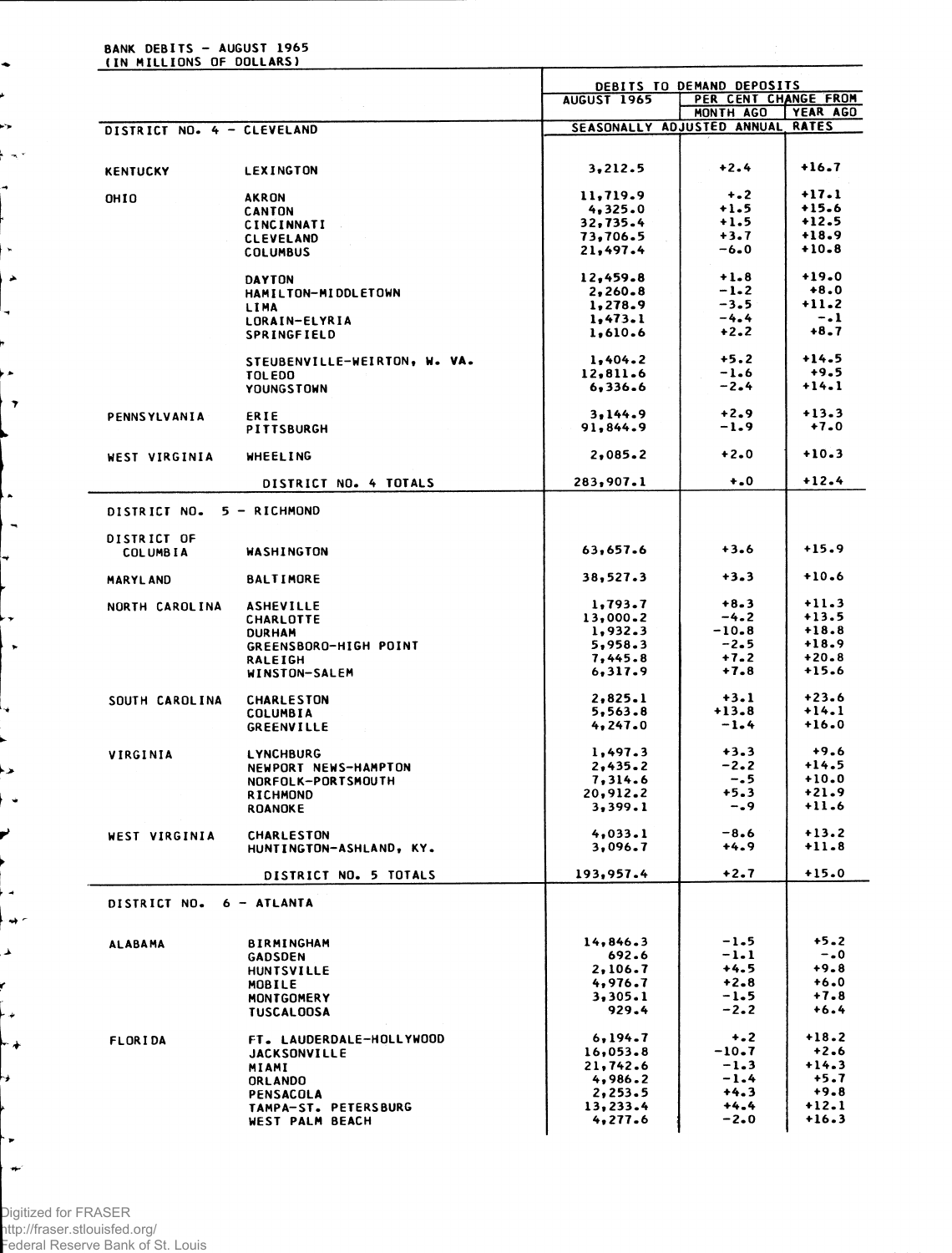|                          |  | <b>BANK DEBITS - AUGUST 1965</b> |  |
|--------------------------|--|----------------------------------|--|
| (IN MILLIONS OF DOLLARS) |  |                                  |  |

|                            |                                 | DEBITS TO DEMAND DEPOSITS  |                      |                          |  |
|----------------------------|---------------------------------|----------------------------|----------------------|--------------------------|--|
|                            |                                 | <b>AUGUST 1965</b>         | PER CENT CHANGE FROM |                          |  |
| DISTRICT NO. 6 - CONTINUED |                                 | SEASONALLY ADJUSTED ANNUAL | MONTH AGO            | YEAR AGO<br><b>RATES</b> |  |
|                            |                                 |                            |                      |                          |  |
|                            |                                 |                            |                      |                          |  |
| <b>GEORGIA</b>             | <b>ALBANY</b>                   | 997.3                      | $+ 0.6$              | $+24.4$                  |  |
|                            | <b>ATLANTA</b>                  | 44,954.1                   | $+2$                 | $+11.4$                  |  |
|                            | <b>AUGUSTA</b>                  | 2,234.0<br>2,267.6         | $+6.4$<br>-.4        | $+4.3$<br>$+5.0$         |  |
|                            | <b>COLUMBUS</b><br><b>MACON</b> | 2,270.7                    | $-2.8$               | $+7.3$                   |  |
|                            | SAVANNAH                        | 2,748.6                    | $+ - 1$              | $+9.3$                   |  |
|                            |                                 |                            |                      |                          |  |
| <b>LOUISIANA</b>           | <b>BATON ROUGE</b>              | 5,278.9                    | -.6                  | $+25.0$                  |  |
|                            | <b>LAFAYETTE</b>                | 1,272.0                    | $+2.7$               | $+22.3$                  |  |
|                            | LAKE CHARLES                    | 1,335.9                    | $-2-3$               | $+17.5$                  |  |
|                            | <b>NEW ORLEANS</b>              | 24,476.1                   | $-1.5$               | $+12.2$                  |  |
| <b>MISSISSIPPI</b>         | <b>JACKSON</b>                  | 6,080.5                    | $+1.7$               | $+16.5$                  |  |
| <b>TENNESSEE</b>           | <b>CHATTANOOGA</b>              | 5,805.6                    | -.9                  | $+16.4$                  |  |
|                            | <b>KNOXVILLE</b>                | 4,936.3                    | $-0.2$               | $+14.7$                  |  |
|                            | <b>NASHVILLE</b>                | 14, 244.3                  | $-0.7$               | $+15.1$                  |  |
|                            | DISTRICT NO. 6 TOTALS           | 214,500.6                  | $-0.9$               | $+11.3$                  |  |
|                            |                                 |                            |                      |                          |  |
| DISTRICT NO.               | 7 - CHICAGO                     |                            |                      |                          |  |
|                            |                                 |                            |                      |                          |  |
| <b>ILLINOIS</b>            | <b>CHAMPAIGN-URBANA</b>         | 1,944.3                    | $+3.5$               | $+10.5$                  |  |
|                            | <b>CHICAGO</b>                  | 381,007.8                  | $-1.1$               | $+14.5$                  |  |
|                            | <b>DECATUR</b>                  | 2,179.4                    | $-1.0$               | $+2.8$                   |  |
|                            | PEORIA                          | 5,208.6                    | $-2.4$               | $+11.9$                  |  |
|                            | QUAD CITIES                     | 5,280.3                    | $+ 1.7$              | $+9.1$                   |  |
|                            | <b>ROCKFORD</b>                 | 4,120.3                    | $+8.8$               | $+20.5$                  |  |
|                            | SPRINGFIELD                     | 2,842.2                    | $+3.9$               | $+23.8$                  |  |
| INDIANA                    | <b>FORT WAYNE</b>               | 5,616.6                    | $-1.3$               | $+11.6$                  |  |
|                            | <b>GARY-HAMMOND</b>             | 6, 237.7                   | $+ - 1$              | $+3.9$                   |  |
|                            | <b>INDIANAPOLIS</b>             | 23,332.4                   | $-1.2$               | $+10.9$                  |  |
|                            | <b>MUNCIE</b>                   | 1,749.0                    | $-2.7$               | $+12.6$                  |  |
|                            | SOUTH BEND                      | 4,621.7                    | $+1.9$               | $+2.6$                   |  |
|                            | <b>TERRE HAUTE</b>              | 2,026.6                    | $+1.1$               | $+18.4$                  |  |
| <b>I OWA</b>               | <b>CEDAR RAPIDS</b>             | 2,827.8                    | $-2-9$               | $+11.1$                  |  |
|                            | <b>DES MOINES</b>               | 12,393.7                   | $-9.2$               | $+21-3$                  |  |
|                            | <b>DUBUQUE</b>                  | 1,265.7                    | $-7.5$               | $+14.1$                  |  |
|                            | SIOUX CITY                      | 3,089.2                    | $+4.0$               | $+19.7$                  |  |
|                            | <b>WATERLOO</b>                 | 1,823.0                    | $-4.2$               | $+10.3$                  |  |
| <b>MICHIGAN</b>            | ANN ARBOR                       | 2,359.9                    | $+0$                 | $+12.5$                  |  |
|                            | <b>BAY CITY</b>                 | 1,121.1                    | $+6.0$               | $+17.6$                  |  |
|                            | DETROIT                         | 146,023.5                  | $-3.9$               | $+10.4$                  |  |
|                            | FLINT                           | 4,327.3                    | $-3.6$               | $+17.0$                  |  |
|                            | <b>GRAND RAPIDS</b>             | 8,286.8                    | -.3                  | $+16.4$                  |  |
|                            | <b>JACKSON</b>                  | 1,929.1                    | $-3.5$               | $+11.1$                  |  |
|                            | <b>KALAMAZOO</b>                | 2,996.0                    | $-1-5$               | $+9.6$                   |  |
|                            | LANSING                         | 4,007.6                    | $-6 - 8$             | $+12.6$                  |  |
|                            | <b>MUSKEGON</b>                 | 1,573.1                    | $-8.2$               | $+18.8$                  |  |
|                            | SAGINAW                         | 2,897.6                    | $+ .7$               | $+7.9$                   |  |
| WISCONSIN                  | <b>GREEN BAY</b>                | 1,964.7                    | $-1.0$               | $+3.9$                   |  |
|                            | <b>KENOSHA</b>                  | 1,022.1                    | $-3.5$               | $+18.3$                  |  |
|                            | <b>MADISON</b>                  | 4,132.5                    | $-1.2$               | $+9.7$                   |  |
|                            | <b>MILWAUKEE</b>                | 39,102.8                   | $-2.6$               | $+14.7$                  |  |
|                            | <b>RACINE</b>                   | 2,230.5                    | $-8 - 3$             | $+14.1$                  |  |
|                            | DISTRICT NO. 7 TOTALS           | 691,540.7                  | $-1.9$               | $+13.3$                  |  |

×  $\epsilon$   $\mu$ 

 $\boldsymbol{\mathcal{A}}$ 

 $\blacktriangledown$ 

 $\leftarrow$ 

J.

 $\cdot$   $\leftarrow$  $\cdot$ 

> $\tilde{\phantom{a}}$  $\ddot{\phantom{1}}$ <sup>-</sup>

 $\overline{\phantom{a}}$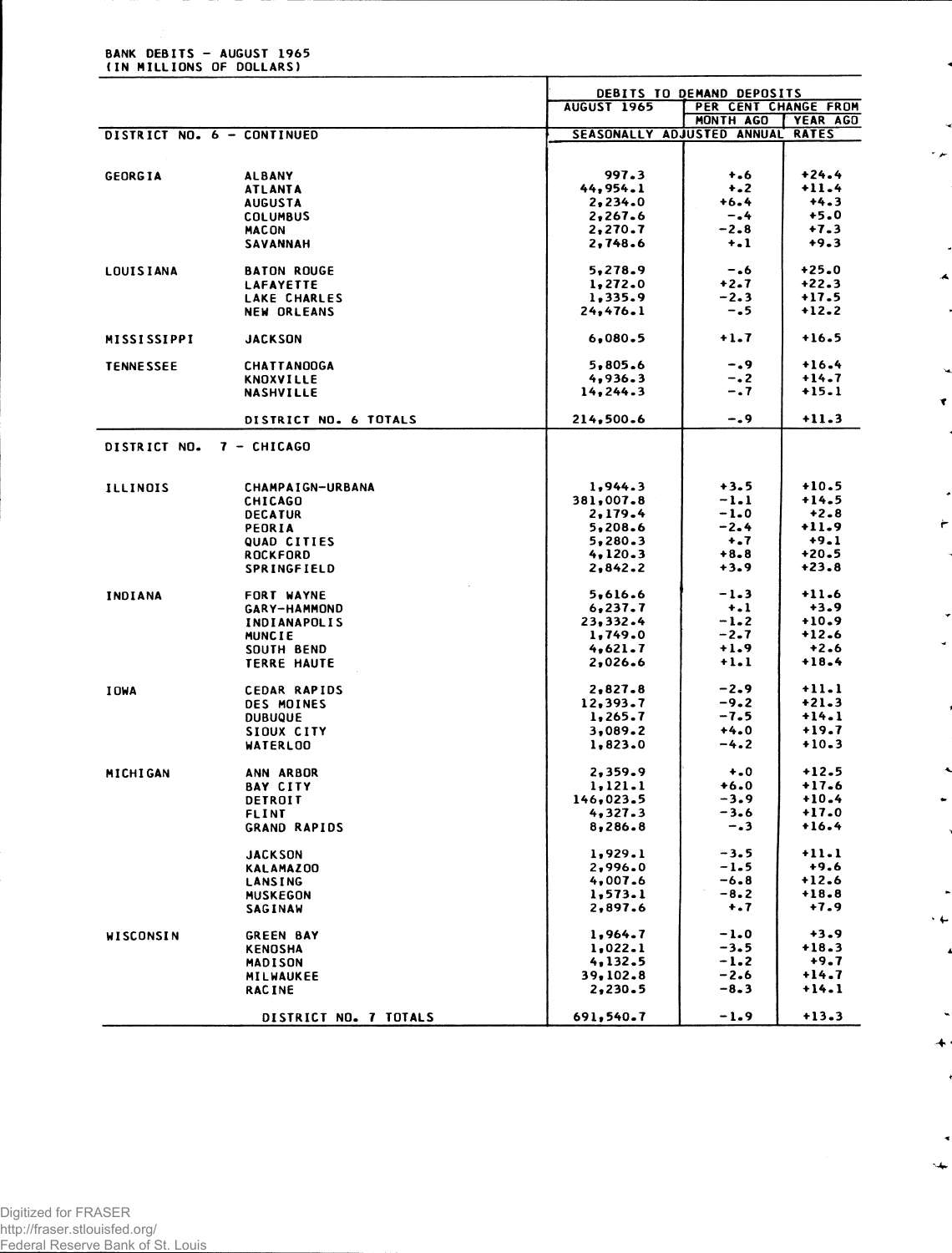|                               |                                  | DEBITS TO DEMAND DEPOSITS        |                      |                    |  |  |
|-------------------------------|----------------------------------|----------------------------------|----------------------|--------------------|--|--|
|                               |                                  | <b>AUGUST 1965</b>               | PER CENT CHANGE FROM |                    |  |  |
|                               |                                  |                                  | MONTH AGO            | <b>YEAR AGO</b>    |  |  |
| DISTRICT NO. 8 - ST. LOUIS    |                                  | SEASONALLY ADJUSTED ANNUAL RATES |                      |                    |  |  |
|                               |                                  | 571.1                            | $+7.2$               | $+16.9$            |  |  |
| ARKAN SAS                     | EL DORADO*<br>FORT SMITH         | 1,605.3                          | $-6 - 8$             | $+2.6$             |  |  |
|                               |                                  | $256 - 5$                        | $-11.4$              | $+20-4$            |  |  |
|                               | <b>HELENA*</b>                   | 5,377.5                          | $+1.5$               | $+10 - 8$          |  |  |
|                               | <b>LITTLE ROCK</b><br>PINE BLUFF |                                  | $-0.0$               | $+4.4$             |  |  |
|                               | <b>TEXARKANA</b>                 | 1,020.1<br>939.3                 | $+2$                 | $+6.9$             |  |  |
|                               |                                  |                                  |                      |                    |  |  |
| <b>ILLINOIS</b>               | QUINCY*                          | 874.4                            | $+3.6$               | $+14.3$            |  |  |
| INDIANA                       | EVANSVILLE                       | 3,949.0                          | $+3.9$               | $+11.0$            |  |  |
| <b>KENTUCKY</b>               | LOUISVILLE                       | 18,291.8                         | $+1.6$               | $+13.4$            |  |  |
|                               | OWENSBORO*                       | 932.1                            | $-3.4$               | $+ - 3$            |  |  |
|                               | PADUCAH*                         | 750.0                            | $+13.8$              | $+22.0$            |  |  |
| <b>MISSISSIPPI</b>            | <b>GREENVILLE*</b>               | 586.4                            | $-8-0$               | $+1.1$             |  |  |
| <b>MISSOURI</b>               | CAPE GIRARDEAU*                  | 397.0                            | $-12.0$              | $+15.4$            |  |  |
|                               | <b>HANNIBAL*</b>                 | 210.6                            | $-0.6$               | $+13.0$            |  |  |
|                               | ST. LOUIS                        | 71,025.4                         | $+1.3$               | $+20.3$            |  |  |
|                               | SEDALIA*                         | 283.3                            | $+8.2$               | $-4.2$             |  |  |
|                               | SPRINGFIELD                      | 2,367.3                          | $+6 - 8$             | $+22.8$            |  |  |
|                               |                                  |                                  |                      |                    |  |  |
| <b>TENNESSEE</b>              | JACKSON*<br><b>MEMPHIS</b>       | 611.6<br>18,504.8                | $+ - 8$<br>$-2.4$    | $+13.2$<br>$+3.6$  |  |  |
|                               |                                  | 128,553.3                        | $+ - 8$              | $+15.0$            |  |  |
|                               | DISTRICT NO. 8 TOTALS            |                                  |                      |                    |  |  |
| DISTRICT NO. 9 - MINNEAPOLIS  |                                  |                                  |                      |                    |  |  |
| <b>MINNE SOT A</b>            | DULUTH-SUPERIOR, WISC.           | 2,973.4                          | +6.5                 | $+13.3$            |  |  |
|                               | MINNEAPOLIS-ST. PAUL             | 61,716.3                         | $+2.6$               | $+17.9$            |  |  |
|                               |                                  |                                  |                      | $+14.2$            |  |  |
| <b>MONTANA</b>                | <b>BILLINGS</b>                  | 1,478.3                          | $-1.5$               |                    |  |  |
|                               | <b>GREAT FALLS</b>               | 1,215.5                          | $-3.6$               | $+1.3$             |  |  |
| NORTH DAKOTA                  | FARGO-MOORHEAD, MINN.            | 1,887.5                          | $-3.3$               | $+10.0$            |  |  |
| SOUTH DAKOTA                  | SIOUX FALLS                      | 1,995.9                          | $+6.4$               | $+1.8$             |  |  |
|                               | DISTRICT NO. 9 TOTALS            | 71,267.0                         | $+2.5$               | $+16.6$            |  |  |
| DISTRICT NO. 10 - KANSAS CITY |                                  |                                  |                      |                    |  |  |
|                               |                                  |                                  |                      |                    |  |  |
| COLOR ADD                     | <b>COLORADO SPRINGS</b>          | 2,177.0                          | $-1.5$               | $+2 - 8$           |  |  |
|                               | <b>DENVER</b>                    | 27,925.0                         | $-3.7$               | $+5.9$             |  |  |
|                               | PUEBLO                           | 1,309.0                          | $-2.0$               | $+3.4$             |  |  |
|                               |                                  |                                  |                      |                    |  |  |
| <b>KANSAS</b>                 | <b>TOPEKA</b><br>WICHITA         | 4,051.0                          | $+1.9$<br>-1.7       | $+15.7$<br>$+11.9$ |  |  |
|                               |                                  | 7,412.0                          |                      |                    |  |  |
| MISSOURI                      | KANSAS CITY, MISSOURI-KANSAS     | 39,593.0                         | $+1.4$               | $+13.8$            |  |  |
|                               | ST. JOSEPH                       | 1,924.0                          | +7.7                 | $+14.0$            |  |  |
|                               |                                  |                                  |                      |                    |  |  |
| <b>NEBRA SKA</b>              | <b>LINCOLN</b>                   | 3,501.0                          | +9.6                 | $+6.4$             |  |  |
|                               | OMAHA, NEBRASKA-IOWA             | 15,048.0                         | +6.4                 | $+7.0$             |  |  |
| <b>NEW MEXICO</b>             | <b>ALBUQUERQUE</b>               | 4,195.0                          | $-4 - 1$             | $+3.5$             |  |  |
| <b>OKLAHOMA</b>               | <b>LAWTON</b>                    | 658.0                            | $-6.1$               | $+6.8$             |  |  |
|                               | OKLAHOMA CITY                    | 14,913.0                         | $+5.3$               | +5.5               |  |  |
|                               | <b>TULSA</b>                     | 15,606.0                         | -4.9                 | $+8.5$             |  |  |
|                               |                                  |                                  |                      |                    |  |  |
|                               | DISTRICT NO. 10 TOTALS           | 138,312.0                        | $+ 3$                | $+9.0$             |  |  |
|                               |                                  |                                  |                      |                    |  |  |

. CITY ONLY